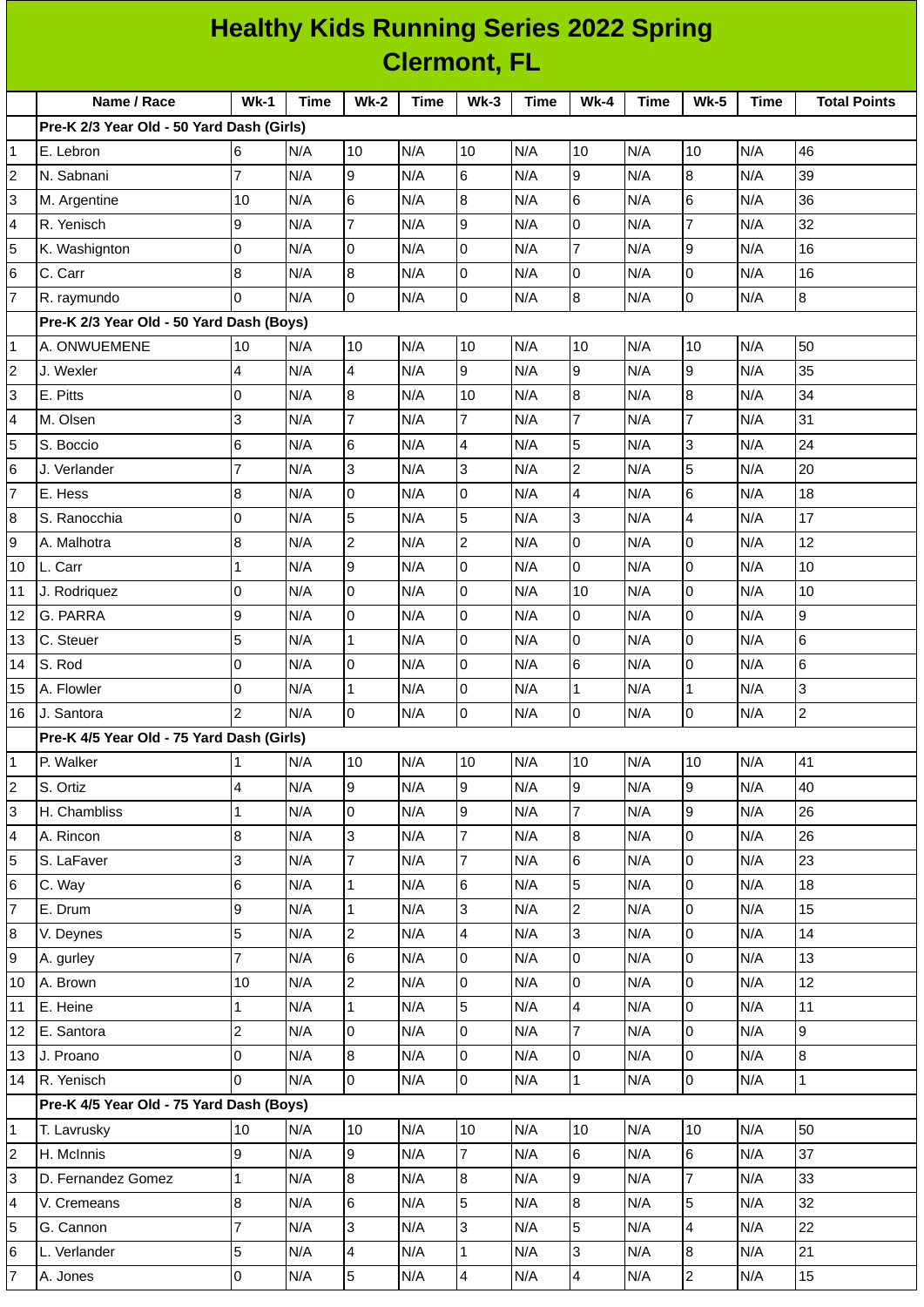## **Healthy Kids Running Series 2022 Spring Clermont, FL**

| 8                       | E. Ward                                     | 0              | N/A   | $\overline{7}$ | N/A   | 6               | N/A   | 0              | N/A   | 0              | N/A   | 13             |
|-------------------------|---------------------------------------------|----------------|-------|----------------|-------|-----------------|-------|----------------|-------|----------------|-------|----------------|
| 9                       | G. Boccio                                   | 6              | N/A   | $\overline{c}$ | N/A   | $\overline{0}$  | N/A   | $\mathbf{1}$   | N/A   | 0              | N/A   | 9              |
| 10                      | C. Argentine                                | 3              | N/A   | $\mathbf 1$    | N/A   | $\mathbf{1}$    | N/A   | $\mathbf 1$    | N/A   | $\mathbf 1$    | N/A   | $\overline{7}$ |
| 11                      | T. Rosillo                                  | 4              | N/A   | $\mathbf{1}$   | N/A   | $\pmb{0}$       | N/A   | $\mathbf 1$    | N/A   | $\mathbf{1}$   | N/A   | $\overline{7}$ |
| 12                      | G. Gunter                                   | 0              | N/A   | $\mathbf{1}$   | N/A   | $\mathbf{1}$    | N/A   | $\overline{2}$ | N/A   | 3              | N/A   | $\overline{7}$ |
| 13                      | M. Nieves                                   | 0              | N/A   | 5              | N/A   | $\overline{c}$  | N/A   | 0              | N/A   | 0              | N/A   | $\overline{7}$ |
| 14                      | R. Yenisch                                  | 0              | N/A   | $\mathbf 1$    | N/A   | $\mathbf 1$     | N/A   | $\mathbf{1}$   | N/A   | $\mathbf 1$    | N/A   | 4              |
| 15                      | O. Jones                                    | $\overline{2}$ | N/A   | 0              | N/A   | $\mathbf{1}$    | N/A   | 0              | N/A   | 0              | N/A   | 3              |
|                         | Kindergarten & 1st Grade - 1/4 Mile (Girls) |                |       |                |       |                 |       |                |       |                |       |                |
| $\mathbf{1}$            | C. Walker                                   | 10             | 01:42 | 10             | 01:28 | 10              | 01:28 | $\mathbf{1}$   | N/A   | 10             | 01:33 | 41             |
| $\overline{\mathbf{c}}$ | P. Deynes                                   | 9              | 01:52 | 9              | 01:30 | 9               | 01:54 | $\mathbf 1$    | N/A   | $\overline{7}$ | 01:52 | 35             |
| 3                       | A. Boudreau                                 | $\overline{7}$ | 02:04 | $\overline{7}$ | 01:48 | 5               | 02:20 | $\mathbf{1}$   | N/A   | 8              | 01:48 | 28             |
| 4                       | H. Pitts                                    | 0              | N/A   | 8              | 01:44 | 8               | 01:60 | $\mathbf{1}$   | N/A   | 9              | 01:43 | 26             |
| 5                       | T. Russell                                  | 8              | 01:59 | 0              | N/A   | $6\phantom{.}6$ | 02:11 | $\mathbf{1}$   | N/A   | 6              | 02:03 | 21             |
| $\,$ 6                  | C. Hixon                                    | 5              | 02:21 | 5              | 02:11 | $\overline{4}$  | 02:23 | $\overline{0}$ | N/A   | 0              | N/A   | $14\,$         |
| $\overline{7}$          | O. Fernandez                                | 6              | 02:15 | 6              | 02:09 | $\mathsf{O}$    | N/A   | $\mathbf{1}$   | N/A   | 0              | N/A   | 13             |
| 8                       | E. Jones                                    | 0              | N/A   | 0              | N/A   | $\overline{7}$  | 01:64 | $\mathbf{1}$   | N/A   | 0              | N/A   | 8              |
| 9                       | C. Carr                                     | 0              | N/A   | 4              | 02:15 | $\mathsf 0$     | N/A   | $\mathbf 1$    | N/A   | 0              | N/A   | 5              |
| 10                      | E. Gallagher                                | $\Omega$       | N/A   | 0              | N/A   | $\mathsf 0$     | N/A   | $\mathbf 1$    | N/A   | 0              | N/A   | $\mathbf 1$    |
|                         | Kindergarten & 1st Grade - 1/4 Mile (Boys)  |                |       |                |       |                 |       |                |       |                |       |                |
| 1                       | T. ONWUEMENE                                | 10             | 01:25 | 10             | 01:17 | 10              | 01:31 | $\mathbf 1$    | N/A   | 9              | 01:27 | 40             |
| 2                       | J. McInnis                                  | 9              | 01:29 | 9              | 01:21 | 9               | 01:32 | $\mathbf{1}$   | N/A   | 10             | 01:23 | 38             |
| 3                       | G. Cannon                                   | 7              | 01:34 | 8              | 01:26 | 6               | 01:50 | $\mathbf{1}$   | N/A   | 5              | 01:50 | 27             |
| 4                       | M. Nieves                                   | 6              | 01:37 | $\overline{7}$ | 01:27 | $\overline{7}$  | 01:46 | $\mathbf{1}$   | N/A   | 6              | 01:43 | 27             |
| 5                       | O. Richardson                               | 5              | 01:48 | 6              | 01:34 | 5               | 01:53 | $\mathbf{1}$   | N/A   | 8              | 01:32 | 25             |
| 6                       | J. Fernandez Gomez                          | 1              | 03:41 | 5              | 01:36 | 4               | 01:68 | $\mathbf{1}$   | N/A   | $\overline{7}$ | 01:41 | 18             |
| 7                       | C. Parra                                    | 9              | 01:29 | 0              | N/A   | $\bf{8}$        | 01:42 | $\mathbf{1}$   | N/A   | 0              | N/A   | 18             |
| 8                       | H. Verlander                                | 1              | 02:09 | $\overline{c}$ | 01:55 | 3               | 02:10 | $\mathbf{1}$   | N/A   | 3              | 02:10 | 10             |
| 9                       | C. Fernandez                                | 4              | 01:51 | 5              | 01:36 | l0              | N/A   | $\mathbf{1}$   | N/A   | 0              | N/A   | $10\,$         |
| 10                      | D. Caton                                    | 3              | 01:54 | 0              | N/A   | 0               | N/A   | $\mathbf 1$    | N/A   | 4              | 01:53 | 8              |
| 11                      | A. Sabnani                                  | $\mathbf 1$    | 02:16 | 0              | N/A   | $\overline{c}$  | 02:56 | $\mathbf{1}$   | N/A   | $\overline{c}$ | 02:11 | 6              |
| 12                      | R. Ralph                                    | $\overline{c}$ | 02:03 | 3              | 01:52 | 0               | N/A   | $\mathbf{1}$   | N/A   | 0              | N/A   | 6              |
| 13                      | E. Hines                                    | $\Omega$       | N/A   | $\mathbf{1}$   | 02:03 | l0              | N/A   | $\mathbf{1}$   | N/A   | 0              | N/A   | $\overline{2}$ |
|                         | 2nd & 3rd Grade - 1/2 Mile (Girls)          |                |       |                |       |                 |       |                |       |                |       |                |
| 1                       | E. Boudreau                                 | 10             | 03:38 | 10             | 03:36 | 10              | 03:45 | 9              | 03:33 | 9              | 04:11 | 48             |
| $\overline{c}$          | A. Samuel                                   | 8              | 03:56 | 8              | 03:46 | $\overline{9}$  | 03:48 | 10             | 03:31 | 10             | 03:57 | 45             |
| 3                       | F. Richardson                               | 9              | 03:47 | 9              | 03:40 | 8               | 03:50 | $\Omega$       | N/A   | 8              | 04:14 | 34             |
| 4                       | B. Oxford                                   | 6              | 04:13 | $\overline{7}$ | 04:20 | $\,6$           | 04:26 | 6              | 04:35 | 5              | 04:54 | 30             |
| 5                       | T. Russell                                  | 7              | 04:06 | 0              | N/A   | 7               | 04:13 | 8              | 04:01 | $\overline{7}$ | 04:33 | 29             |
| 6                       | S. ROSILLO                                  | 5              | 04:37 | 0              | N/A   | 5               | 04:43 | $\overline{7}$ | 04:26 | 6              | 04:53 | 23             |
| 7                       | H. Pitts                                    | 0              | N/A   | 6              | 04:52 | 3               | 05:07 | 5              | 05:03 | $\overline{c}$ | 05:58 | 16             |
| 8                       | M. Sabnani                                  | 1              | 04:56 | 5              | 04:57 | $\mathbf{1}$    | 05:19 | 3              | 05:20 | 4              | 05:38 | 14             |
| 9                       | V. Lopez                                    | $\overline{c}$ | 04:41 | 3              | 05:10 | $\mathbf{1}$    | 05:27 | 4              | 05:12 | 3              | 05:46 | 13             |
| 10                      | A. Palen                                    | 1              | 05:12 | 4              | 05:04 | $\overline{2}$  | 05:18 | $\overline{2}$ | 05:23 | $\mathbf 1$    | 06:25 | $10\,$         |
| 11                      | A. Costolo                                  | 5              | 04:37 | 0              | N/A   | 4               | 04:44 | 0              | N/A   | 0              | N/A   | 9              |
| 12                      | L. Koepp                                    | 3              | 04:40 | $\pmb{0}$      | N/A   | $\overline{0}$  | N/A   | $\overline{0}$ | N/A   | 0              | N/A   | 3              |
|                         | 2nd & 3rd Grade - 1/2 Mile (Boys)           |                |       |                |       |                 |       |                |       |                |       |                |
| $\mathbf 1$             | J. Lavrusky                                 | 10             | 03:16 | 10             | 03:20 | 10              | 03:20 | 10             | 03:23 | 8              | 03:43 | 48             |
| $\overline{c}$          | C. Gunter                                   | 9              | 03:21 | $\overline{9}$ | 03:25 | 9               | 03:21 | 9              | 03:29 | 9              | 03:42 | 45             |
|                         |                                             |                |       |                |       |                 |       |                |       |                |       |                |